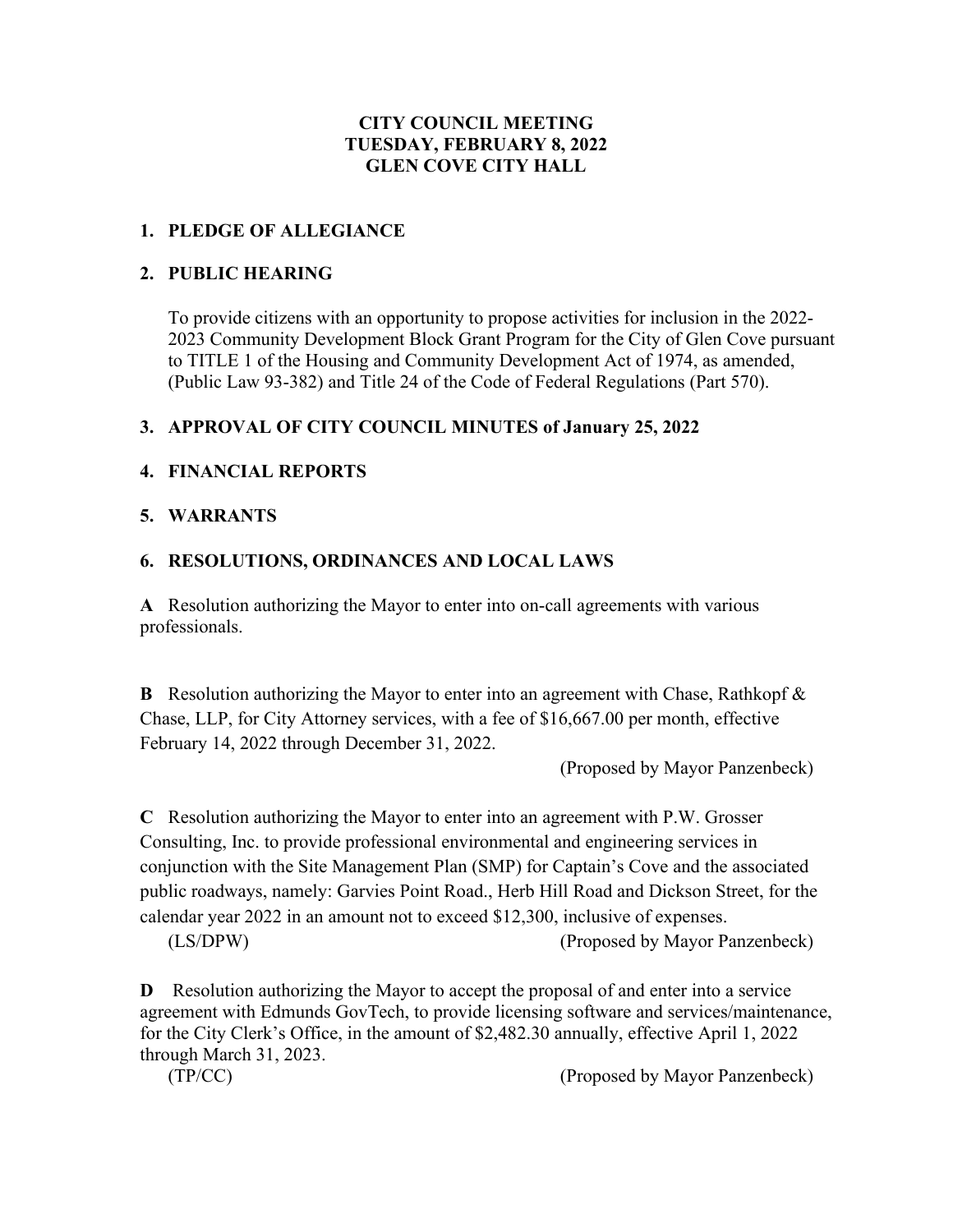**E** Resolution authorizing the Mayor to enter into an agreement with Tel-One for the Glen Cove Youth Bureau intercom and video system hardware and maintenance, in the amount of \$179.55 per quarter (total annual amount of \$718.20), effective January 1, 2022 through December 31, 2022. (ST/YB) (Proposed by Mayor Panzenbeck)

**F** Resolution authorizing the City to participate in the Federal Surplus Property Program, facilitated through the NYS Office of General Services, to help us obtain different property needs throughout the year, with no cost to join. (YQ/PD) (Proposed by Mayor Panzenbeck)

**G** Resolution authorizing the Mayor to enter into an agreement with United Rx Solutions to remove and destroy all expired controlled substances in accordance with DEA regulation at a cost of \$295.00 per destruction, not to exceed \$1,000 per year. (CD/EMS) (Proposed by Mayor Panzenbeck)

**H** Resolution authorizing the Mayor to enter into an Independent Contractor Agreement with Kathleen Pagano to provide line dance instruction classes for the Senior Center in the amount of \$2,940, effective January 1, 2022 through December 31, 2022. (CR/SC) (Proposed by Mayor Panzenbeck)

**I** Resolution authorizing the Mayor to enter into an Independent Contractor Agreement with Nydia DiCarali, to perform as a Project Coordinator for the Age-Friendly initiative grant, effective February 1, 2022 through December 31, 2022, for a total of \$35,000.

**J** Resolution authorizing the Mayor to accept Amendment No. 1 to our Independent Contractor Agreement with Jack Morelli Music Inc. to provide an additional eight (8) special occasion performances for the Senior Center for \$2,000, effective January 1, 2022 through December 31, 2022. (CR/CS) (Proposed by Mayor Panzenbeck)

**K** Resolution authorizing Tina Pemberton to attend Long Island Village Clerk's & Treasurers Association monthly meetings, throughout the year, at a cost of approximately \$900.

(TP/CC) (Proposed by Mayor Panzenbeck)

**L** Resolution authorizing the Glen Cove Parade Committee, Inc. Ancient Order of Hibernians to hold their annual "St. Patrick's Day Parade" on March 20, 2022 and the closing of Forest Avenue, School Street, Glen Street and Pearsall Avenue.

(Proposed by Mayor Panzenbeck)

**M** Resolution authorizing Chief William Whitton to attend Annual International Chiefs of Police (IACP) conference, at a cost of \$2,360.50. (WW/PD) (Proposed by Mayor Panzenbeck)